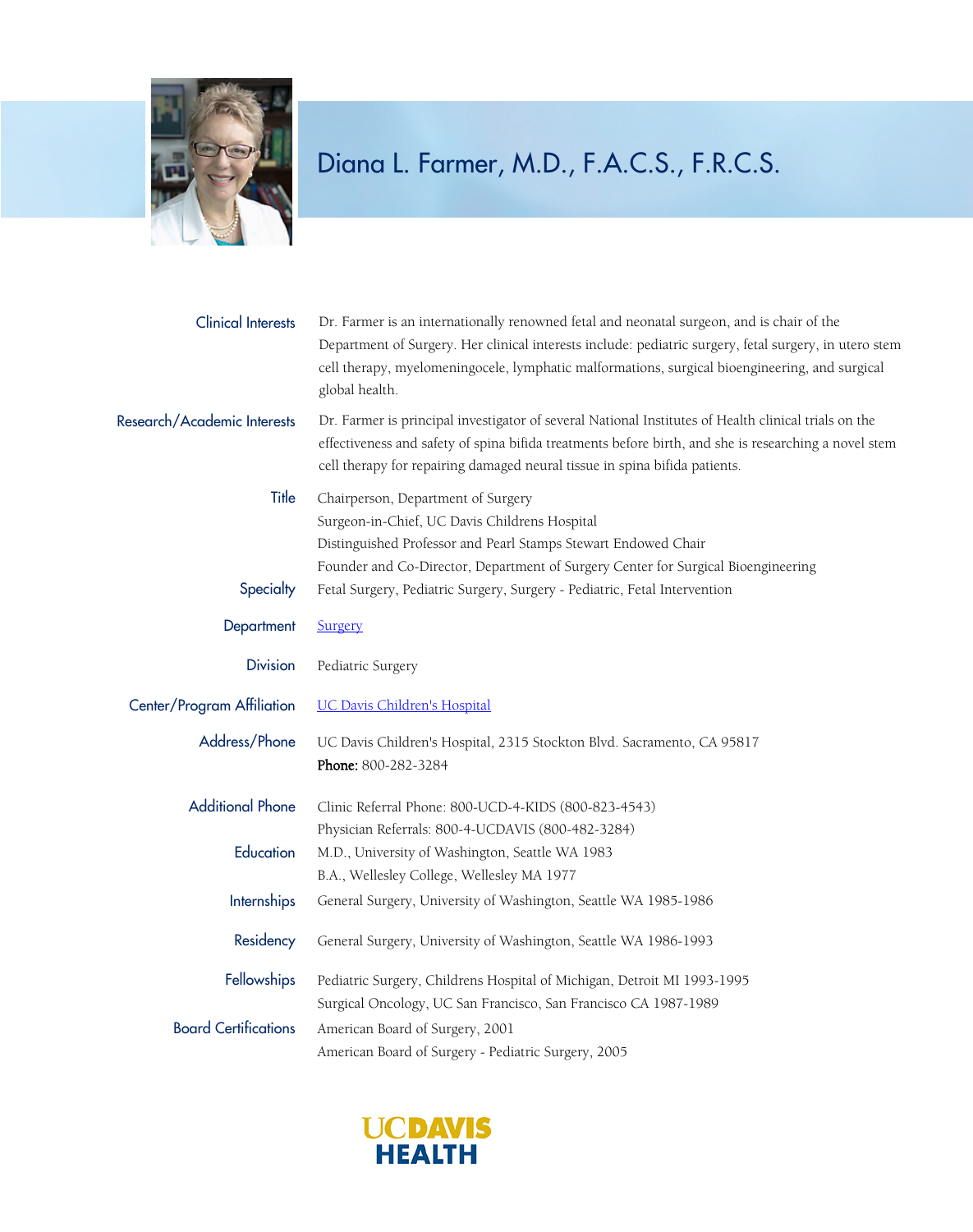

| <b>Professional Memberships</b>   | Alpha Omega Alpha, San Francisco Chapter, Davis Chapter                                      |
|-----------------------------------|----------------------------------------------------------------------------------------------|
|                                   | American Academy of Pediatrics, Section on Surgery                                           |
|                                   | American College of Surgeons, Fellow                                                         |
|                                   | American College of Surgeons, Northern California                                            |
|                                   | American Pediatric Surgical Association                                                      |
|                                   | American Surgical Association                                                                |
|                                   | Association of Women Surgeons                                                                |
|                                   | California Academy of Medicine                                                               |
|                                   | Halsted Society                                                                              |
|                                   | Howard C. Naffziger Surgical Society                                                         |
|                                   | Institute of Medicine, National Academy of Sciences                                          |
|                                   | International Fetal Medicine and Surgical Society                                            |
|                                   | International Pediatric Endosurgery Group                                                    |
|                                   | International Society of Lymphology                                                          |
|                                   | Lilliputian Surgical Society                                                                 |
|                                   | Organization of Childrens Hospitals Surgeons-In-Chief                                        |
|                                   | Pacific Association of Pediatric Surgeons                                                    |
|                                   | Pacific Coast Surgical Association                                                           |
|                                   | Society of Black Academic Surgeons                                                           |
|                                   | The Royal College of Surgeons, England, Fellow by Election                                   |
| <b>Honors and Awards</b>          | Academy of Master Surgeon Educators, American College of Surgeons, 2021                      |
|                                   | President-Elect, American Surgical Association (ASA), 2021                                   |
|                                   | Hibbard Williams Award for Extraordinary Achievement, UC Davis School of Medicine, 2021      |
|                                   | Regent, American College of Surgeons, 2019                                                   |
|                                   | Deans Collaborative Research Award (DECOR), UC Davis, 2019                                   |
| <b>Select Recent Publications</b> | Society for Maternal-Fetal Medicine (SMFM). Electronic address: pubs@smfm.org; Society of    |
|                                   | Family Planning (SFP), Norton ME, Cassidy A, Ralston SJ, Chatterjee D, Farmer D, Beasley AD, |
|                                   | Dragoman M. Society for Maternal-Fetal Medicine Consult Series #59: The use of analgesia and |
|                                   | anesthesia for maternal-fetal procedures. Am J Obstet Gynecol. 2021 Dec;225(6):B2-B8. Epub   |
|                                   | 2021 Aug 28.                                                                                 |
|                                   |                                                                                              |

Jackson JE, Pivetti C, Stokes SC, Theodorou CM, Kumar P, Paxton ZJ, Hyllen A, Reynaga L, Wang A, Farmer DL. Placental Mesenchymal Stromal Cells: Preclinical Safety Evaluation for Fetal

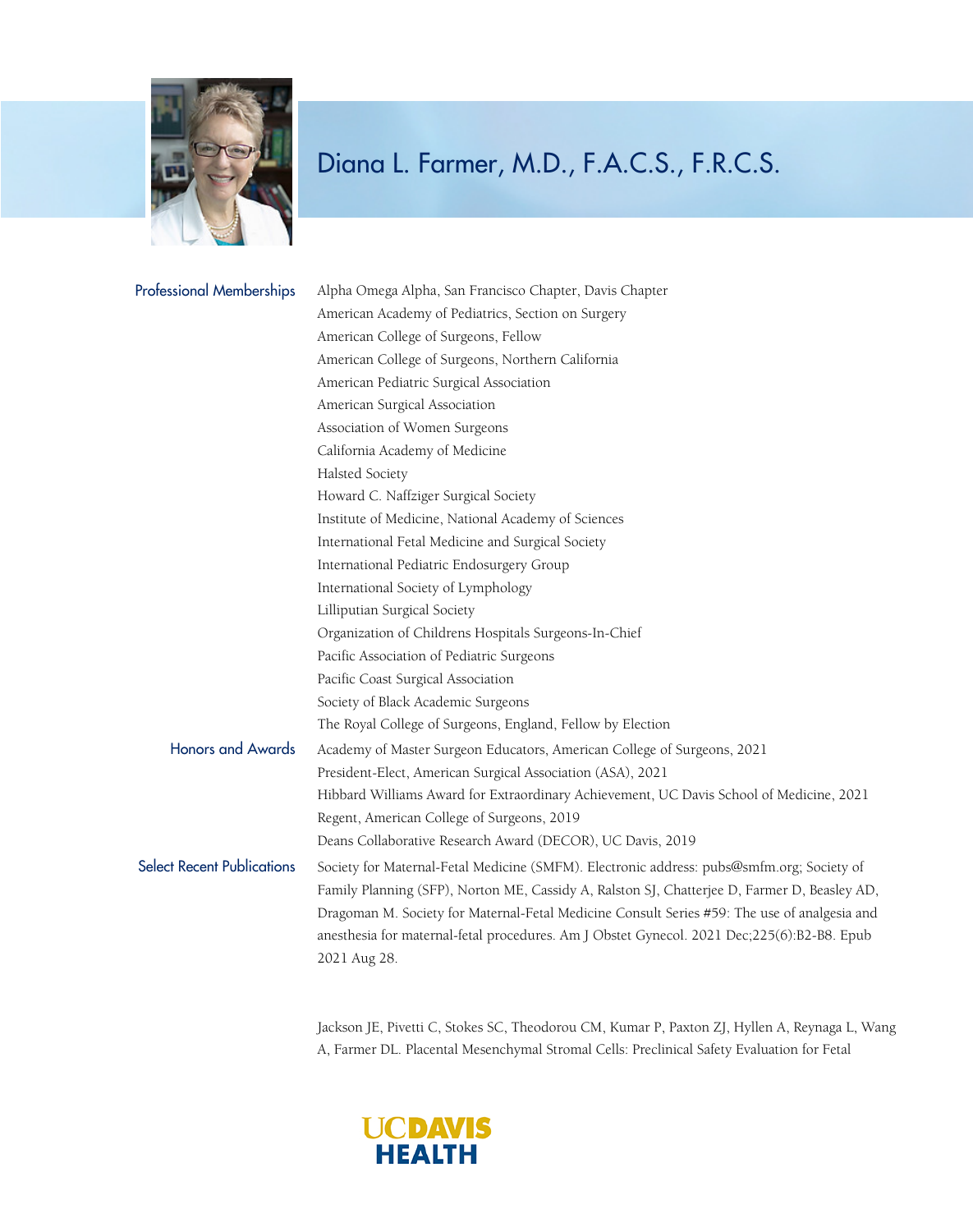

Myelomeningocele Repair. J Surg Res. 2021 Nov;267:660-668. Epub 2021 Jul 15.

Lazar SV, Mor S, Wang D, Goldbloom-Helzner L, Clark K, Hao D, Farmer DL, Wang A. Engineering extracellular vesicles for Alzheimer's disease: An emerging cell-free approach for earlier diagnosis and treatment. WIREs Mechanisms of Disease. 2021 Oct 19.

Stokes SC, Theodorou CM, Jackson JE, Pivetti C, Kumar P, Yamashiro KJ, Paxton ZJ, Reynaga L, Hyllen A, Wang A, Farmer DL. Long-term safety evaluation of placental mesenchymal stromal cells for in utero repair of myelomeningocele in a novel ovine model. J Pediatr Surg. 2021 Sep 20: S0022-3468(21)00640-0. Epub ahead of print.

He S, Walimbe T, Chen H, Gao K, Kumar P, Wei Y, Hao D, Liu R, Farmer DL, Lam KS, Zhou J, Panitch A, Wang A. Bioactive extracellular matrix scaffolds engineered with proangiogenic proteoglycan mimetics and loaded with endothelial progenitor cells promote neovascularization and diabetic wound healing. Bioact Mater. 2021 Sep 11;10:460-473. 2021.08.017.

Stokes SC, Yamashiro KJ, Vanover MA, Galganski LA, Jackson JE, Theodorou CM, Pivetti CD, Farmer DL, Wang A. Preliminary Evaluation of a Novel Fetal Guinea Pig Myelomeningocele Model. Biomed Res Int. 2021 Aug 13;2021:2180883.

Ellison EC, Nagler A, Stain SC, Matthews JB, Spanknebel K, Shabahang MM, Blair PG, Farmer DL, Sloane R, Britt LD, Sachdeva AK. Impact of the COVID-19 pandemic on surgical trainee education and well-being spring 2020-winter 2020: A path forward. Am J Surg. 2021 Jun 9:S0002-9610(21) 00324-X. Epub ahead of print.

Yamashiro KJ, Farmer DL. Fetal myelomeningocele repair: a narrative review of the history, current controversies and future directions. Transl Pediatr. 2021 May;10(5):1497-1505.